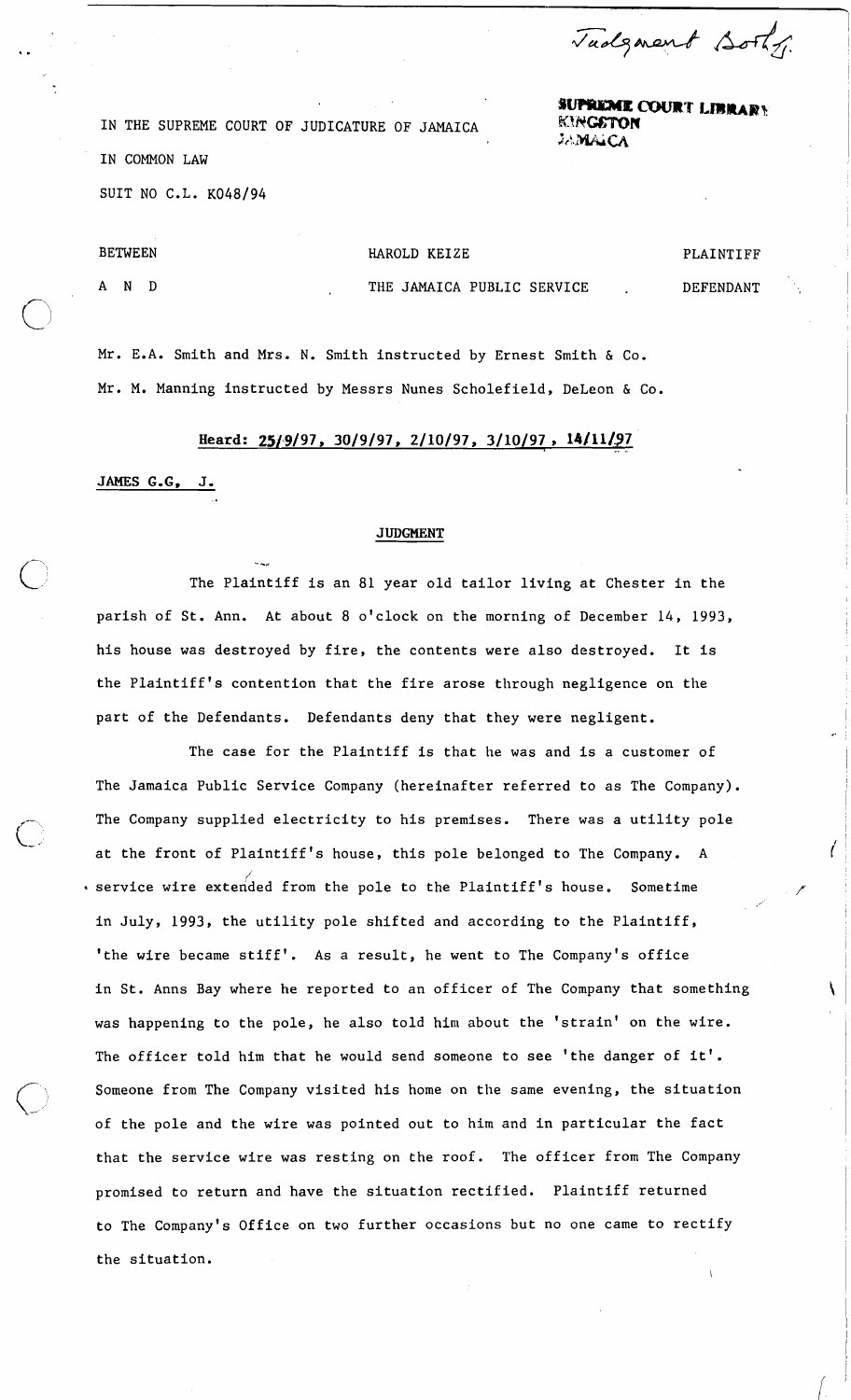On the morning of 14th December, 1993 the Plaintiff-was at the front of his house, he was in his yard. He knew of one power outage earlier that same morning. Plaintiff observed that there was fire coming from the post and 'running' towards his house, in other words, the service wire was on fire. The fire extended from the post to the 'pothead' and down into the house. The fire spread throughout the entire house. The Plaintiff made attempts to extinguish the fire but to no avail. According to the Plaintiff, "the house was burnt down flat, leaving only the walls standing".

Replacement costs for the building is given as \$1,421,112.50. The value of personal and household effects destroyed is stated to be \$2,000,000.

Two witnesses were called for the Defence, they were Howard Small, an electrical.engineer employed to The Company and Charles Dowdie a Technical Assistant, also employed to The Company.

In his evidence, Mr. Small said that in December, 1993 he was stationed in St. Ann, he worked out of St. Anns Bay. On 14th December, 1993 he received report of a fire at Chester in St. Ann. He saw and spoke with the Plaintiff who alluded that the damage done by the fire was the responsibility of The Company. According to Mr. Small, Plaintiff reported that his grandson heard a 'popping sound' inside a front room and thereafter the house was on fire. Mr. Small also said in evidence that Plaintiff made no mention that he saw fire running from the pole to the pothead. The witness visited the premises at Chester on the same day that he received the report. He confirmed  $\check{\mathbf{y}}$ that the house had been destroyed, there were also burnt household items outside.

 $\mathbb{Z}^n$ 

Mr. Small said that he examined the premises and in particular, he went to a room where the fire was supposed to have started, based on information he got from the Plaintiff. The breaker panel for electricity supply to the premises was located in that room, all that remained of the breaker panel was the housing, the interior was completely burnt. Next, he went to the verandah where the meter and the conduit to the pothead were located, according to Mr. Small, he saw no evidence of burning on the conduit. The witness further said that the pothead itself appeared to be in reasonably good condition, there was no sign of burning on it.

The witness said further that the service line from the pole to the pothead was intact and that he saw no evidence of fire along that line.

-2-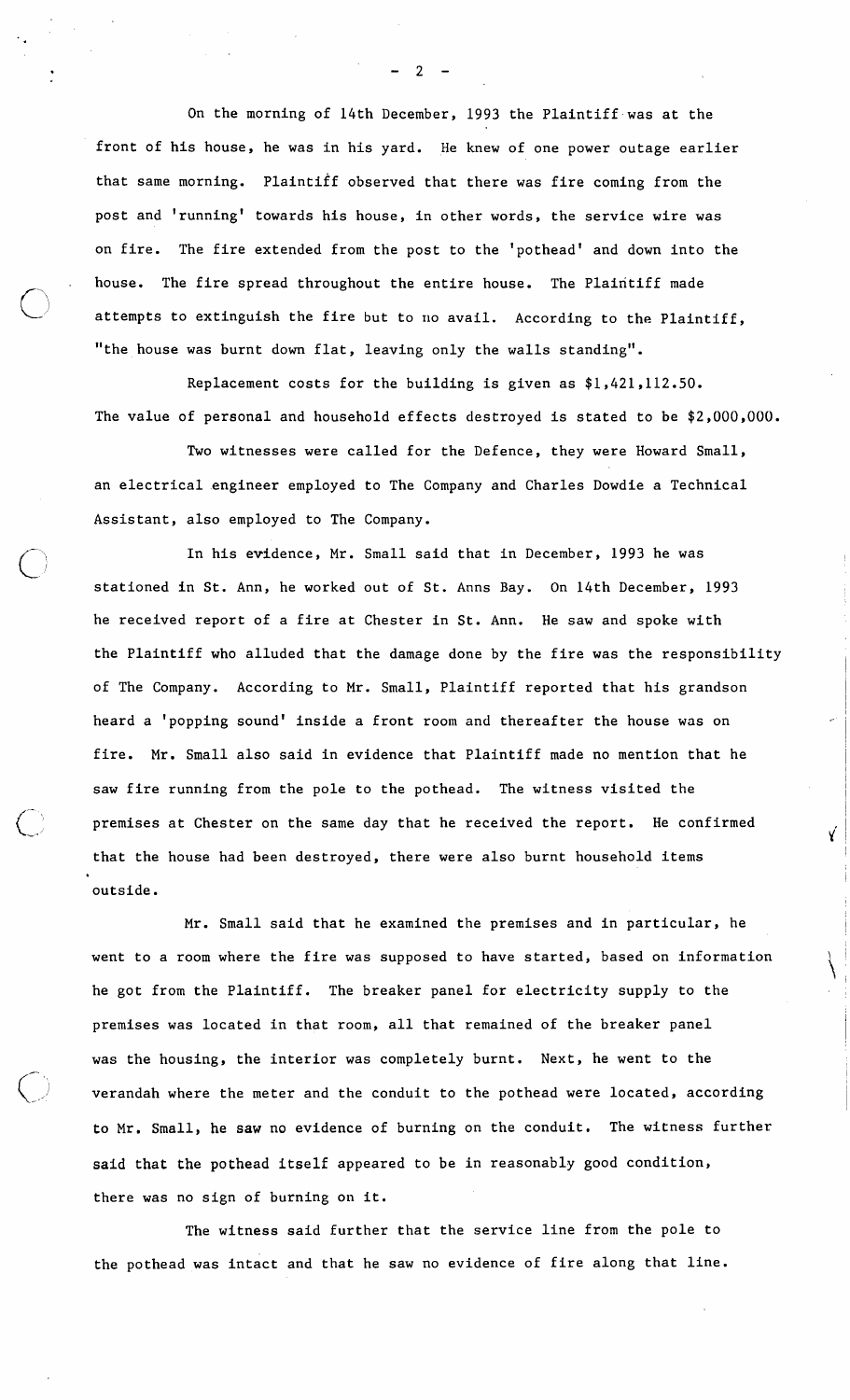This is the line along which the Plaintiff said he saw fire. At the rear of the premises the witness (Mr. Small) said that he saw a length of telephone cable which appeared to have been used to extend electricity supply to an out-building. He also said that the zinc roofing in the region of the pothead was not affected by the fire. Mr. Small said that in addition to his inspection of the premises he spoke with persons in the neighbourhood and'he made observations of The Companys' installations in the area, including the transformer. According to Mr. Small, based on the information he received and based on his observation he concluded that the fault occurred internally although he did not know exactly where.

In cross examination Mr. Small was asked, "Could a popping sound in the panel causing the fire have resulted from some fault on the part of Jamaica Public Service?" Answer: Yes and no.

Mr. Small also said in cross examination that if there was a strain in the service wire between the pole and the pothead, that could disturb the connection at the pothead and thereby give rise to overheating resulting in a fire. This witness concluded that he did not know what was the cause of the fire.

 $)$  ;

The other witness who was called on behalf of The Company is a Technical Assistant who accompanied Mr. Small to the scene of the fire. His evidence substantially supported what Mr. Small had said. This witness took photographs at the premises and two of these were tendered and received in evidence. One of these pictures seem to show that the pothead and a small section of the roof were not burnt. The other picture of what is said to be part of a telephone cable attached to the house is of little significane from an evidential point of view. The Technical Assistant did admit that he had not inspected the connection between the pothead and the service wire to see if the connection was loose. He said that the service wire from the pole to the pothead was not burnt although he admitted that he carried out his inspection of the wire from a distance of twenty five to thirty feet.

Y

After giving very careful consideration to all the evidence I conclude that the Plaintiff is substantially a witness of truth. I believe that he saw fire along the service wire on the morning inquestion. It is also my finding that the service wire had become unsafe due to the condition of the pole on which it rested. This unsafe situation had been reported to The

\* **-3-**